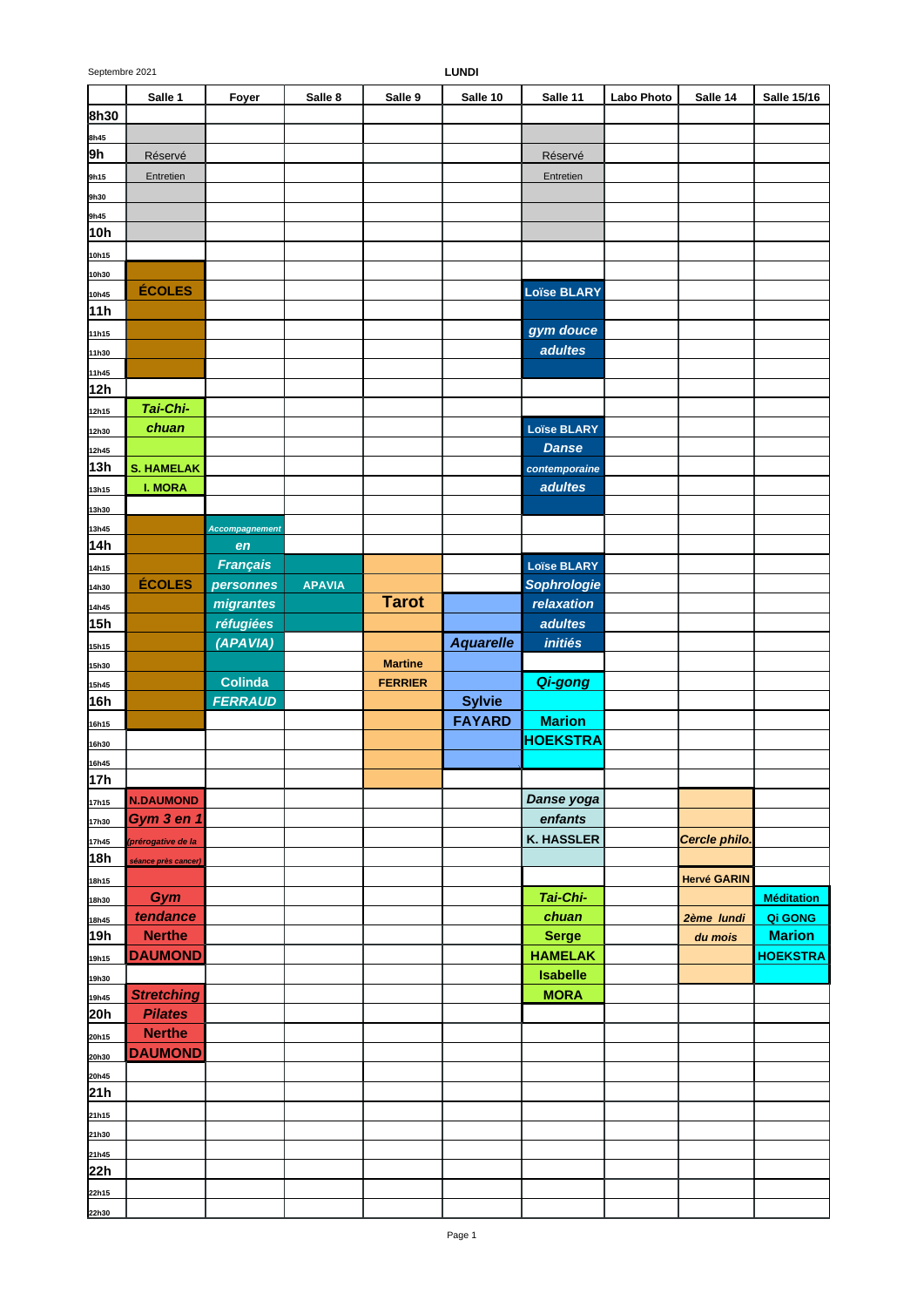| <b>MARDI</b> |
|--------------|
|              |

|                | Salle 1             | Foyer         | Salle 8       | Salle 9          | Salle 10         | Salle 11              | Labo Photo | Salle 14        | <b>Salle 15/16</b>  |
|----------------|---------------------|---------------|---------------|------------------|------------------|-----------------------|------------|-----------------|---------------------|
| 8h30           |                     |               |               |                  |                  |                       |            |                 |                     |
| 8h45           |                     |               |               |                  |                  | Acti gym              |            |                 |                     |
| 9h             |                     |               |               |                  |                  | seniors               |            |                 |                     |
| 9h15           |                     |               |               |                  |                  |                       |            |                 |                     |
| 9h30           |                     |               |               |                  |                  | <b>Nerthe</b>         |            |                 |                     |
| 9h45           | <b>Orchestre</b>    |               |               | <b>Orchestre</b> |                  | <b>DAUMOND</b>        |            |                 |                     |
| 10h            | à                   |               |               | à                |                  |                       |            |                 |                     |
| 10h15          | <b>I'ECOLE</b>      |               |               | <b>I'ECOLE</b>   |                  |                       |            |                 |                     |
| 10h30          |                     |               |               |                  |                  | <b>Méditation</b>     |            |                 |                     |
| 10h45          |                     |               |               |                  |                  |                       |            |                 |                     |
| 11h            |                     |               |               |                  |                  | <b>Marion</b>         |            |                 |                     |
| 11h15          |                     |               |               |                  |                  | <b>HOEKSTRA</b>       |            |                 |                     |
| 11h30          |                     |               |               |                  |                  |                       |            |                 |                     |
| 11h45          |                     |               |               |                  |                  |                       |            |                 |                     |
| 12h            |                     |               |               |                  |                  | Taï-Chi               |            |                 |                     |
| 12h15          |                     |               |               |                  |                  |                       |            |                 |                     |
| 12h30          |                     |               |               |                  |                  |                       |            |                 |                     |
| 12h45          |                     |               |               |                  |                  | Yoga                  |            |                 |                     |
| 13h            |                     |               |               |                  |                  | <b>Adultes</b>        |            |                 |                     |
| 13h15          |                     |               |               |                  |                  | <b>Estel</b>          |            |                 |                     |
| 13h30          |                     |               |               |                  |                  | <b>GAUSSANT</b>       |            |                 |                     |
| 13h45<br>14h   |                     |               |               |                  |                  |                       |            |                 |                     |
|                | ÉCOLES              |               |               |                  |                  |                       |            |                 |                     |
| 14h15          |                     |               | <b>APAVIA</b> | <b>Peinture</b>  | sur soie         |                       |            |                 |                     |
| 14h30          |                     | <b>APAVIA</b> |               |                  |                  |                       |            |                 |                     |
| 14h45<br>15h   |                     |               |               |                  |                  |                       |            |                 |                     |
|                |                     |               |               | <b>Georgette</b> | <b>MANJARRES</b> |                       |            |                 |                     |
| 15h15          |                     |               |               |                  |                  | <b>Loïse BLARY</b>    |            | <b>Scrabble</b> |                     |
| 15h30<br>15h45 |                     |               |               |                  |                  |                       |            |                 |                     |
| 16h            |                     |               |               |                  |                  | <b>Gym douce</b>      |            |                 |                     |
| 16h15          |                     |               |               |                  |                  | seniors               |            |                 |                     |
| 16h30          |                     |               |               |                  |                  |                       |            | <b>Patricia</b> |                     |
| 16h45          |                     |               |               |                  |                  |                       |            | <b>MERCIER</b>  |                     |
| 17h            |                     |               |               |                  |                  |                       |            |                 |                     |
| 17h15          | <b>Stretching</b>   |               |               |                  |                  | <b>Loïse BLARY</b>    |            |                 | Afro-dance          |
| 17h30          | <b>Nerthe</b>       |               |               |                  |                  |                       |            |                 | (à partir de 7 ans) |
| 17h45          | <b>DAUMOND</b>      |               |               |                  |                  | <b>Eveil corporel</b> |            |                 | <b>Muriel</b>       |
| 18h            |                     |               |               |                  |                  | $4/5$ ans             |            |                 | <b>HECTUS</b>       |
| 18h15          | <b>Nerthe</b>       |               |               |                  |                  |                       |            |                 |                     |
| 18h30          | <b>DAUMOND</b>      |               |               |                  |                  | <b>NIA</b>            |            |                 |                     |
| 18h45          | <b>Gym tendance</b> |               |               |                  |                  | technique             |            |                 |                     |
| 19h            |                     |               |               |                  |                  | adultes               |            |                 |                     |
| 19h15          |                     |               |               |                  |                  |                       |            |                 | <b>Feldenkrais</b>  |
| 19h30          |                     |               |               |                  |                  | <b>Loïse BLARY</b>    |            |                 |                     |
| 19h45          |                     |               |               |                  |                  |                       |            |                 | Fanny               |
| 20h            |                     |               |               |                  |                  |                       |            |                 | <b>Delachaux</b>    |
| 20h15          |                     |               |               |                  |                  | Danse                 |            |                 |                     |
| 20h30          |                     |               |               |                  |                  | africaine             |            |                 |                     |
| 20h45          |                     |               |               |                  |                  |                       |            |                 |                     |
| 21h            |                     |               |               |                  |                  | Aboubacar             |            |                 |                     |
| 21h15          |                     |               |               |                  |                  | ∕syllÀ                |            |                 |                     |
| 21h30          |                     |               |               |                  |                  |                       |            |                 |                     |
| 21h45          |                     |               |               |                  |                  |                       |            |                 |                     |
| 22h            |                     |               |               |                  |                  |                       |            |                 |                     |
| 22h15          |                     |               |               |                  |                  |                       |            |                 |                     |
| 22h30          |                     |               |               |                  |                  |                       |            |                 |                     |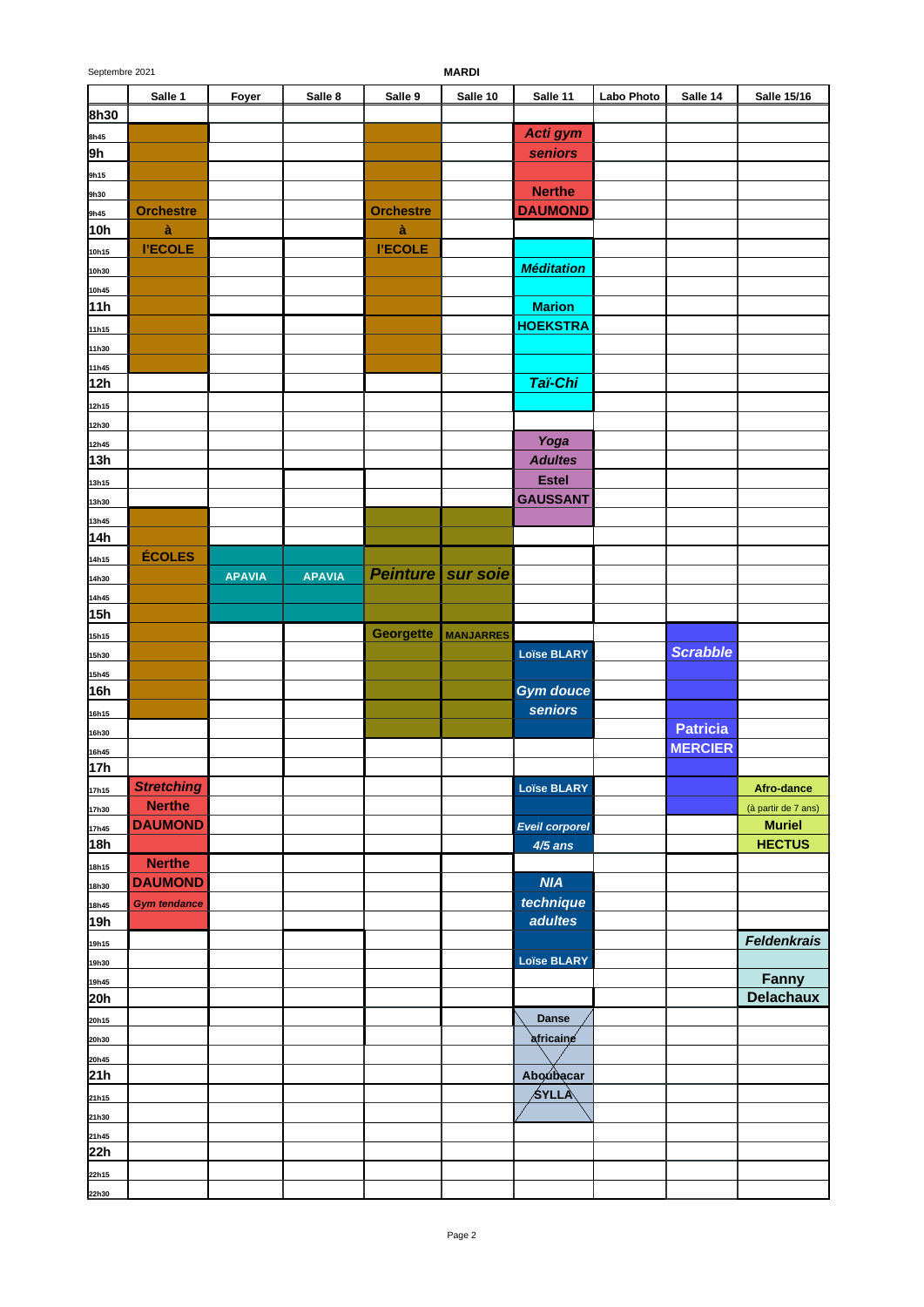|                | Salle 1                   | Foyer              | Salle 8 | Salle 9         | Salle 10 | Salle 11                     | <b>Labo Photo</b> | Salle 14            | <b>Salle 15/16</b>        |
|----------------|---------------------------|--------------------|---------|-----------------|----------|------------------------------|-------------------|---------------------|---------------------------|
| 8h30           |                           |                    |         |                 |          |                              |                   |                     |                           |
| 8h45           |                           |                    |         |                 |          |                              |                   |                     |                           |
| 9h             |                           |                    |         |                 |          |                              |                   |                     |                           |
| 9h15           |                           |                    |         |                 |          | <b>Yoga adultes</b>          |                   |                     |                           |
| 9h30           |                           |                    |         |                 |          | <b>Marie-Christine</b>       |                   |                     |                           |
| 9h45<br>10h    |                           |                    |         |                 |          | <b>CALAIS</b>                |                   |                     |                           |
| 10h15          |                           |                    |         |                 |          |                              |                   |                     |                           |
| 10h30          |                           |                    |         |                 |          |                              |                   |                     |                           |
| 10h45          |                           |                    |         |                 |          | <b>Yoga adultes</b>          |                   |                     |                           |
| 11h            |                           |                    |         |                 |          |                              |                   |                     |                           |
| 11h15          |                           |                    |         |                 |          | <b>Marie-Christine</b>       |                   |                     |                           |
| 11h30          |                           |                    |         |                 |          | <b>CALAIS</b>                |                   |                     |                           |
| 11h45          |                           |                    |         |                 |          |                              |                   |                     |                           |
| 12h            |                           |                    |         |                 |          |                              |                   |                     |                           |
| 12h15          |                           |                    |         |                 |          | Tai-Chi-                     |                   |                     | <b>Feldenkrais</b>        |
| 12h30          |                           |                    |         |                 |          | chuan                        |                   |                     |                           |
| 12h45<br>13h   |                           |                    |         |                 |          | <b>S.HAMELAK</b>             |                   |                     | Fanny<br><b>Delachaux</b> |
| 13h15          |                           |                    |         |                 |          | <b>I. MORA</b>               |                   |                     |                           |
| 13h30          |                           |                    |         |                 |          |                              |                   |                     |                           |
| 13h45          |                           |                    |         |                 |          |                              |                   |                     |                           |
| 14h            |                           |                    |         |                 |          | <b>Loïse BLARY</b>           |                   |                     |                           |
| 14h15          |                           |                    |         |                 |          | atelier                      |                   |                     |                           |
| 14h30          |                           |                    |         |                 |          | chorégraphique               |                   | <b>Tricot</b>       |                           |
| 14h45          |                           |                    |         |                 |          | ados                         |                   |                     |                           |
| 15h            |                           |                    |         |                 |          |                              |                   |                     |                           |
| 15h15          |                           |                    |         |                 |          |                              |                   | Laure               |                           |
| 15h30          |                           |                    |         |                 |          | <b>Loïse BLARY</b>           |                   | <b>Teisseyre</b>    |                           |
| 15h45<br>16h   |                           |                    |         |                 |          | danse                        |                   | C <sub>lochet</sub> |                           |
|                |                           |                    |         |                 |          | contemporaine<br>$6 - 7$ ans |                   |                     |                           |
| 16h15<br>16h30 |                           |                    |         |                 |          |                              |                   | Laure               |                           |
| 16h45          |                           |                    |         |                 |          | <b>Loïse BLARY</b>           |                   | <b>Teisseyre</b>    |                           |
| 17h            |                           |                    |         |                 |          | atelier                      |                   |                     |                           |
| 17h15          |                           |                    |         |                 |          | chorégraphique               |                   |                     | <b>Feldenkrais</b>        |
| 17h30          |                           |                    |         |                 |          | 8-10 ans                     |                   |                     |                           |
| 17h45          |                           |                    |         | <b>Peinture</b> |          |                              |                   |                     | Fanny                     |
| 18h            |                           |                    |         | abstraite       |          |                              |                   |                     | <b>Delachaux</b>          |
| 18h15          | <b>Atelier</b>            | <b>Atelier</b>     |         | spontanée       |          |                              |                   |                     |                           |
| 18h30          | Cinéma                    |                    |         |                 |          |                              |                   |                     |                           |
| 18h45          | « Sous les étoiles »      | <b>Ecriture</b>    |         | <b>Suzan</b>    |          |                              |                   |                     |                           |
| 19h            | Enfants + 8 ans/Adultes   |                    |         | <b>FOGARTY</b>  |          | Qi-gong                      |                   |                     |                           |
| 19h15          | Colinda<br><b>Ferraud</b> | <b>Elisabeth</b>   |         |                 |          | <b>Marion</b>                |                   |                     |                           |
| 19h30<br>19h45 |                           | <b>Fauquet</b>     |         |                 |          | <b>HOEKSTRA</b>              |                   |                     |                           |
| 20h            |                           | <b>Finkelstein</b> |         |                 |          |                              |                   |                     |                           |
| 20h15          |                           |                    |         |                 |          |                              |                   |                     |                           |
| 20h30          |                           | Tous les 15 jours  |         |                 |          |                              |                   |                     |                           |
| 20h45          |                           |                    |         |                 |          |                              |                   |                     |                           |
| 21h            |                           |                    |         |                 |          |                              |                   |                     |                           |
| 21h15          |                           |                    |         |                 |          |                              |                   |                     |                           |
| 21h30          |                           |                    |         |                 |          |                              |                   |                     |                           |
| 21h45          |                           |                    |         |                 |          |                              |                   |                     |                           |
| 22h            |                           |                    |         |                 |          |                              |                   |                     |                           |
| 22h15          |                           |                    |         |                 |          |                              |                   |                     |                           |
| 22h30          |                           |                    |         |                 |          |                              |                   |                     |                           |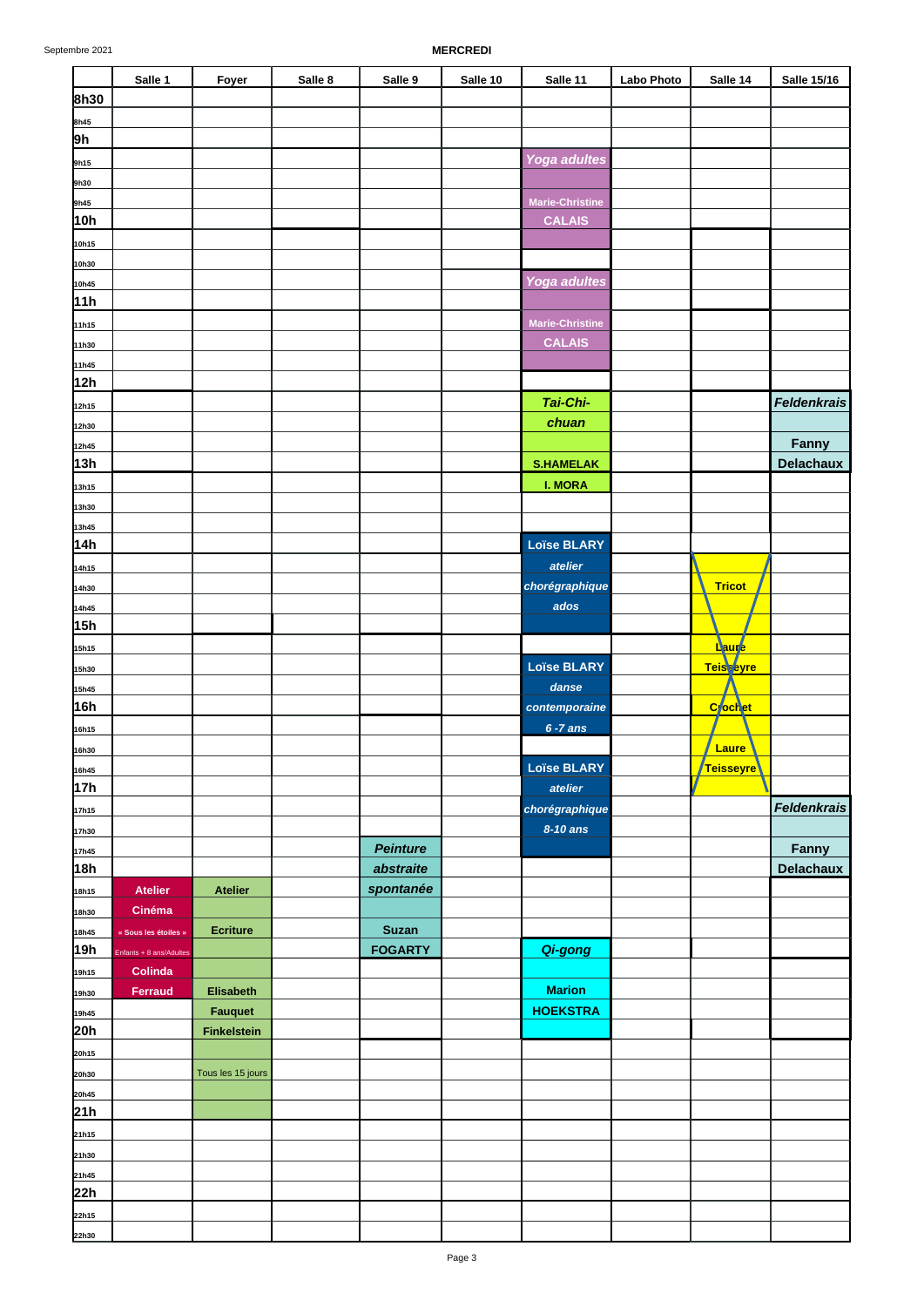|                 | salle 1                 | foyer          | Salle 8 | salle 9           | salle 10        | salle 11           | Labo photo    | Salle 14     | <b>Salle 15/16</b>      |
|-----------------|-------------------------|----------------|---------|-------------------|-----------------|--------------------|---------------|--------------|-------------------------|
| 8h30            |                         |                |         |                   |                 |                    |               |              |                         |
| 8h45            |                         |                |         |                   |                 |                    |               |              | <b>Ecole Maternelle</b> |
| 9h              | Réservé                 |                |         |                   |                 | Réservé            |               |              | <b>Chorale</b>          |
| 9h15            | Entretien               |                |         |                   |                 | Entretien          |               |              | <b>Isabelle</b>         |
| 9h30            |                         |                |         |                   |                 |                    |               |              | Curti                   |
| 9h45            | <b>Ecole Maternelle</b> |                |         |                   |                 |                    |               |              |                         |
| 10h             |                         |                |         | <b>Orchestre</b>  |                 |                    |               |              |                         |
| 10h15           | <b>Danses</b>           |                |         | à                 |                 |                    |               |              |                         |
| 10h30           | <b>Occitanes</b>        |                |         | <b>I'ECOLE</b>    |                 |                    |               |              |                         |
| 10h45           |                         |                |         |                   |                 |                    |               | <b>Maths</b> |                         |
| 11h             |                         |                |         | (Flûtes)          |                 |                    |               | pour         |                         |
| 11h15           |                         |                |         |                   |                 |                    |               | personnes    |                         |
| 11h30           | <b>Isabelle</b>         |                |         |                   |                 | <b>Les Ames</b>    |               | migrantes ou |                         |
| 11h45           | Curti                   |                |         |                   |                 | danseuses          |               | exilées      |                         |
| 12h             |                         |                |         |                   |                 |                    |               |              |                         |
| 12h15           |                         |                |         |                   |                 |                    |               |              |                         |
| 12h30           |                         |                |         |                   |                 | <b>Kristel</b>     |               |              |                         |
| 12h45           |                         |                |         |                   |                 | <b>HASSLER</b>     |               |              |                         |
| 13h             |                         |                |         |                   |                 |                    |               |              |                         |
| 13h15           |                         |                |         |                   |                 |                    |               |              |                         |
| 13h30           |                         |                |         |                   |                 |                    |               |              |                         |
| 13h45           |                         |                |         |                   |                 |                    |               |              | <b>Orchestre</b>        |
| 14h             | <b>Orchestre</b>        |                |         |                   |                 |                    |               |              | à                       |
| 14h15           | à                       |                |         |                   |                 |                    |               |              | <b>I'ECOLE</b>          |
| 14h30           | <b>I'ECOLE</b>          |                |         |                   | <b>Peinture</b> |                    |               |              | (Chant)                 |
| 14h45           |                         |                |         |                   | à               |                    |               |              |                         |
| 15h             |                         |                |         |                   | l'huile         |                    |               |              |                         |
| 15h15           |                         |                |         |                   | <b>Adultes</b>  |                    |               |              |                         |
| 15h30           | <b>Orchestre</b>        |                |         |                   |                 |                    |               |              |                         |
| 15h45           | à                       |                |         |                   | <b>Sylvie</b>   |                    |               |              |                         |
| 16h             | <b>I'ECOLE</b>          |                |         |                   | <b>FAYARD</b>   |                    |               |              |                         |
| 16h15           |                         |                |         |                   |                 |                    |               |              |                         |
| 16h30           |                         |                |         |                   |                 |                    |               |              |                         |
| 16h45           |                         |                |         |                   |                 | Qi-gong            |               |              | Sophrologie             |
| 17 <sub>h</sub> |                         |                |         |                   |                 |                    |               |              | après                   |
| 17h15           | <b>Stretching</b>       |                |         | <b>Astrologie</b> |                 | <b>Marion</b>      |               |              | cancer                  |
| 17h30           | <b>Pilates</b>          |                |         | Numérologie       |                 | <b>HOEKSTRA</b>    | <b>Club</b>   |              |                         |
| 17h45           | <b>Nerthe</b>           |                |         | Suzan             |                 |                    | Photo         |              |                         |
| 18h             | <b>DAUMOND</b>          |                |         | <b>FOGARTY</b>    | <b>Ensemble</b> |                    |               |              |                         |
| 18h15           | Gym                     |                |         |                   | vocal           | <b>Loïse BLARY</b> |               |              | <b>Gospel</b>           |
| 18h30           | tendance                |                |         |                   |                 |                    |               |              |                         |
| 18h45           |                         |                |         |                   | <b>Serge</b>    | <b>Gym douce</b>   | Cédric        |              | Suzan                   |
| 19h             | <b>Nerthe</b>           |                |         |                   | <b>VALENTIN</b> | adultes            | <b>CARDOT</b> |              | <b>FOGARTY</b>          |
| 19h15           | <b>DAUMOND</b>          |                |         |                   |                 |                    |               |              |                         |
| 19h30           |                         |                |         |                   |                 |                    |               |              |                         |
| 19h45           | <b>Nerthe</b>           |                |         |                   |                 | <b>Loïse BLARY</b> |               |              |                         |
| 20h             | <b>DAUMOND</b>          |                |         |                   |                 | <b>Danse</b>       |               |              |                         |
| 20h15           | <b>Stretching</b>       |                |         |                   |                 | modern'jazz        |               |              |                         |
| 20h30           |                         |                |         |                   |                 | adultes            |               |              |                         |
| 20h45           |                         |                |         | <b>Tarot</b>      |                 |                    |               |              |                         |
| 21h             |                         | <b>Bridge</b>  |         |                   |                 |                    |               |              |                         |
| 21h15           |                         |                |         |                   |                 |                    |               |              |                         |
| 21h30           |                         | <b>Michel</b>  |         | <b>Martine</b>    |                 |                    |               |              |                         |
|                 |                         | <b>BARTHEZ</b> |         | <b>FERRIER</b>    |                 |                    |               |              |                         |
| 21h45<br>22h    |                         |                |         |                   |                 |                    |               |              |                         |
| 22h15           |                         |                |         |                   |                 |                    |               |              |                         |
| 22h30           |                         |                |         |                   |                 |                    |               |              |                         |